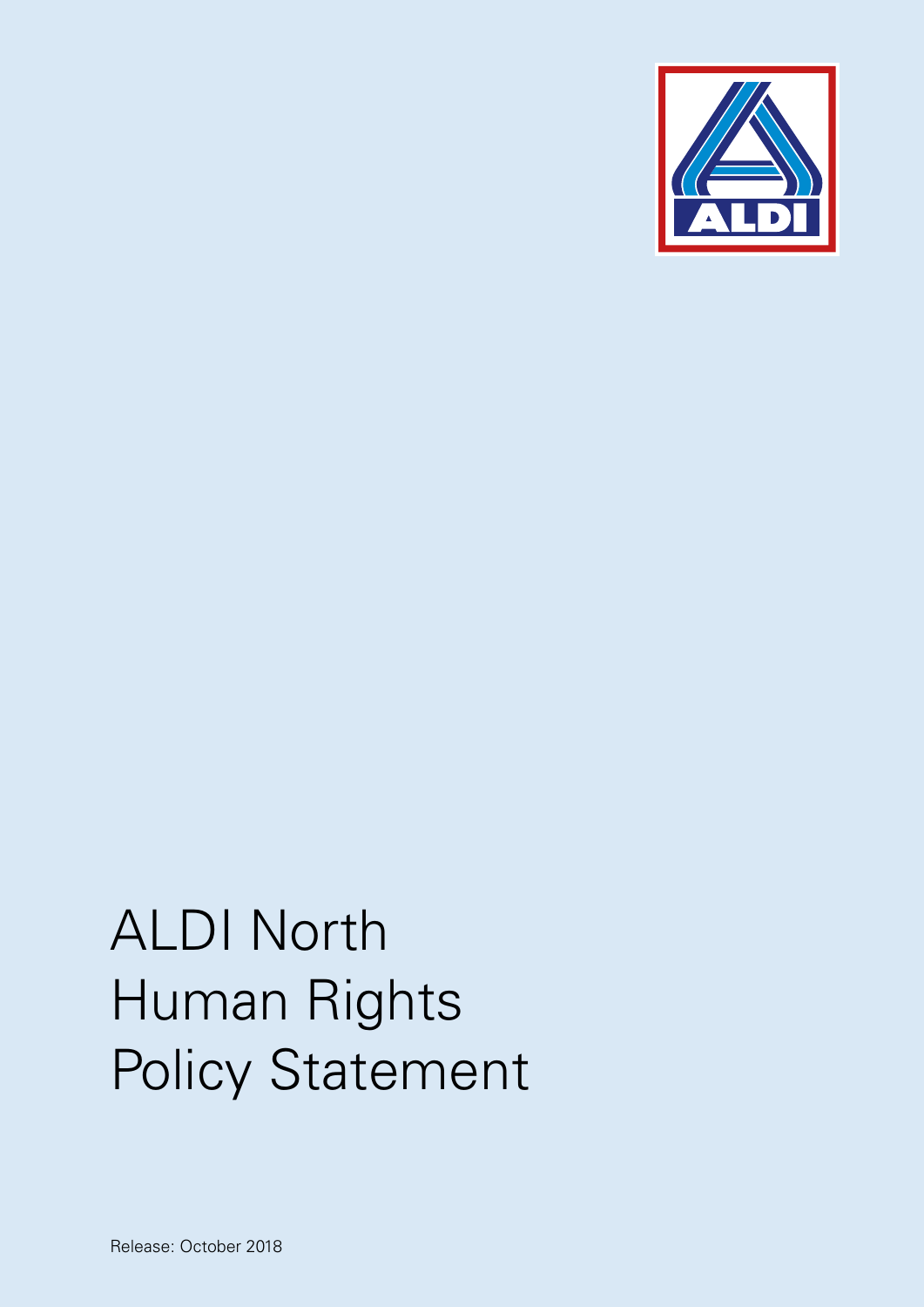#### Content overview

- 1. Human Rights Policy and scope
- 2. Standards, policies and organisations
- 3. Implementation
- 4. Structure and responsibilities
- 5. Further development

The ALDI North Human Rights Policy Statement is available in other languages on www.cr-aldinord.com

In case of deviations, the German version is valid.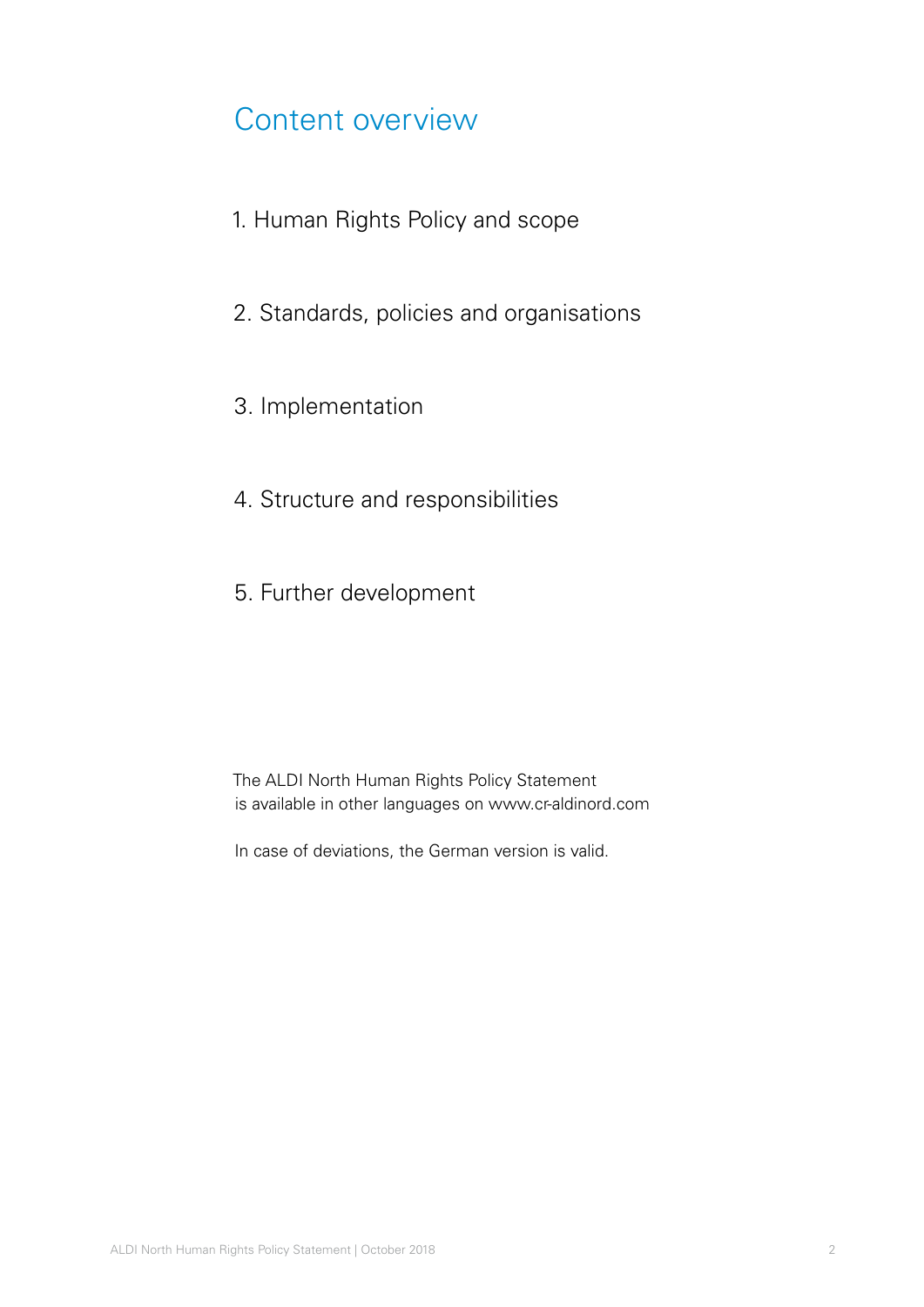# 1. Human Rights Policy and scope

As ALDI North Group companies, we are certain that long-term business success can only be ensured if human rights are acknowledged and protected.

As leading retail companies, we are therefore committed to protecting human rights and preventing human rights violations. Our commitment encompasses our own business operations, our business relationships, and impacts indirectly caused by our actions.

ALDI North respects all internationally recognised human rights. There are certain human rights aspects that are of increased relevance to us as a food retailer and vendor of non-food as our actions could have a stronger impact on these. These include discrimination, health and safety, freedom of association, remuneration, working hours, child labour and forced labour. We review our human rights impact, in particular our areas of focus, in cooperation with external experts.

#### 2. Standards, policies and organisations

We are committed to the UN Guiding Principles on Business and Human Rights (UNGPs) adopted in 2011.

The following standards and policies define the framework for our actions:

- the United Nations Universal Declaration of Human Rights
- I the UN Convention on the Rights of the Child
- I the UN Convention on the Elimination of All Forms of Discrimination against Women
- I the International Labour Organization (ILO) core standards, as well as
- the OECD Guidelines for Multinational Enterprises

The established values and standards are also reflected in our own principles, which constitute a binding framework for all of our employees and business partners alike.

- **I** CR Policy: The CR Policy defines our understanding of commitment towards people and planet
- **J** Additional agreement on Social Standards: The Additional agreement on Social Standards reflects our commitment to human rights and fair labour standards throughout our supply chains
- **I** amfori BSCI Code of Conduct: The amfori BSCI Code of Conduct is a set of values and principles to improve working conditions in global supply chains
- **Principles in Company and Leadership Concept**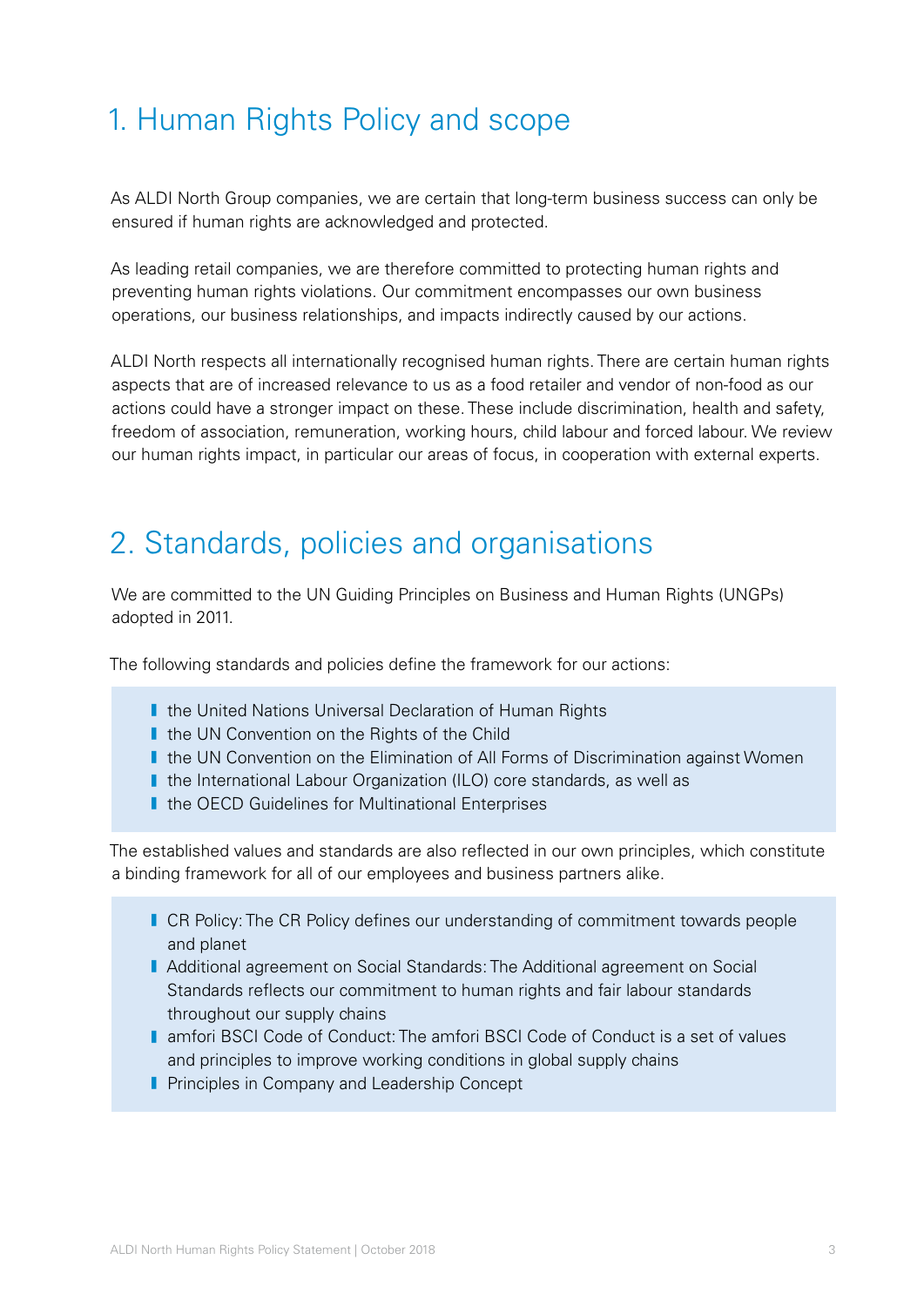We also strive to contribute to the achievement of the global United Nations Sustainable Development Goals (SDGs) in the context of human rights.

To strengthen our commitment towards compliance and the protection of human rights, the ALDI North Group became the first discount retailer to join the United Nations Global Compact together with the ALDI SOUTH Group in 2017.

### 3. Implementation

We continually assess the impact of our actions on human rights. In particular, we set priorities and evaluate risks based on the severity of potential human right impacts. In this context, we are aware that specific groups, such as minorities and women, are potentially more vulnerable to violations of their fundamental human rights. We will continue to increase our dialogue with local stakeholders and potentially affected parties, the human rights of whom may particularly be at risk of being violated.

We strive to prevent and mitigate the impact of any risks we identify, and prioritise by implementing corresponding measures. This involves, among other things, aligning our management and buying practices with this goal, the awareness and training of relevant employees, suppliers or business partners,. Wherever our potential influence is low, we cooperate with additional actors within the scope of industry-wide and multi-stakeholder initiatives.

Grievance mechanisms provide a suitable means of identifying adverse effects at an early stage. For this reason, we have created grievance mechanism processes for our own employees and business partners. However, as the last actor along multi-level, complex supply chains, we have identified particular challenges regarding individual implementation in countries where the products we offer are manufactured. We intend to address this task by developing concepts that improve access to grievance mechanisms in relevant supply chains.

We believe that transparency is a significant component of human rights due diligence. Therefore, we have initiated efforts to provide a greater insight into our supply chains and communicate openly about corresponding risks and the measures we take.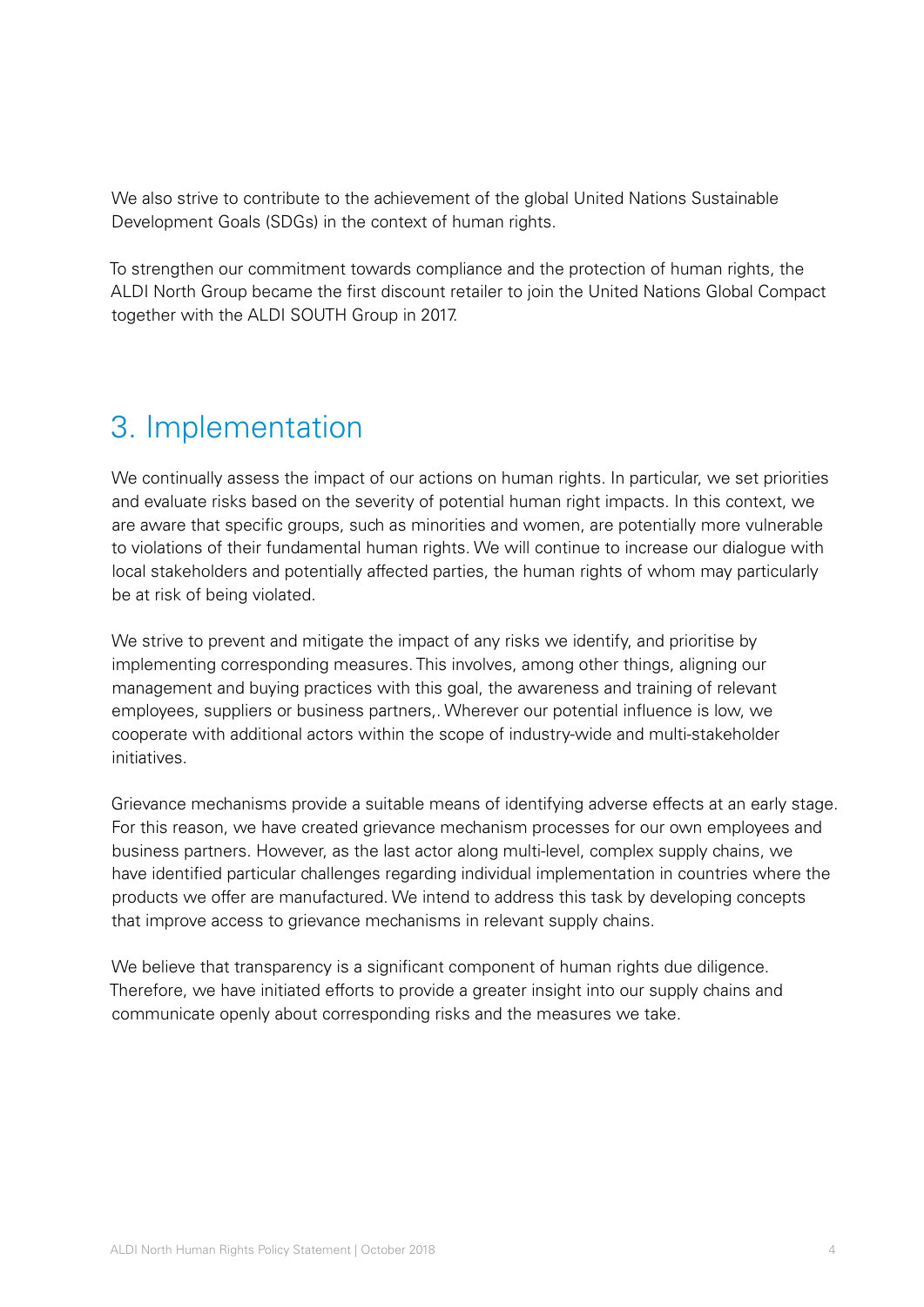# 4. Structure and responsibilities

Internally, the Managing Directors of the companies of the ALDI North Group are responsible for supervising the implementation of and compliance with the Human Rights Policy respectively.

ALDI Einkauf GmbH & Co. oHG employs a team of human rights and supply chain experts in its CR department which is responsible for coordinating measures with consideration of human rights due diligence.

In addition, our ALDI CR-Support Asia Ltd., located in Hong Kong, perform on-site checks in Asia on the social and labour standards throughout our supply chains.

#### 5. Further development

We are aware that the implementation of human rights due diligence is an ongoing development process. Although there is more to do, we are on our way to achieving this goal and are committed to continuous improvement. Furthermore, we will also review and further develop our Human Rights Policy on a continuous basis.

Rayk Mende

Managing Director Corporate Responsibility ALDI Einkauf GmbH & Co. oHG